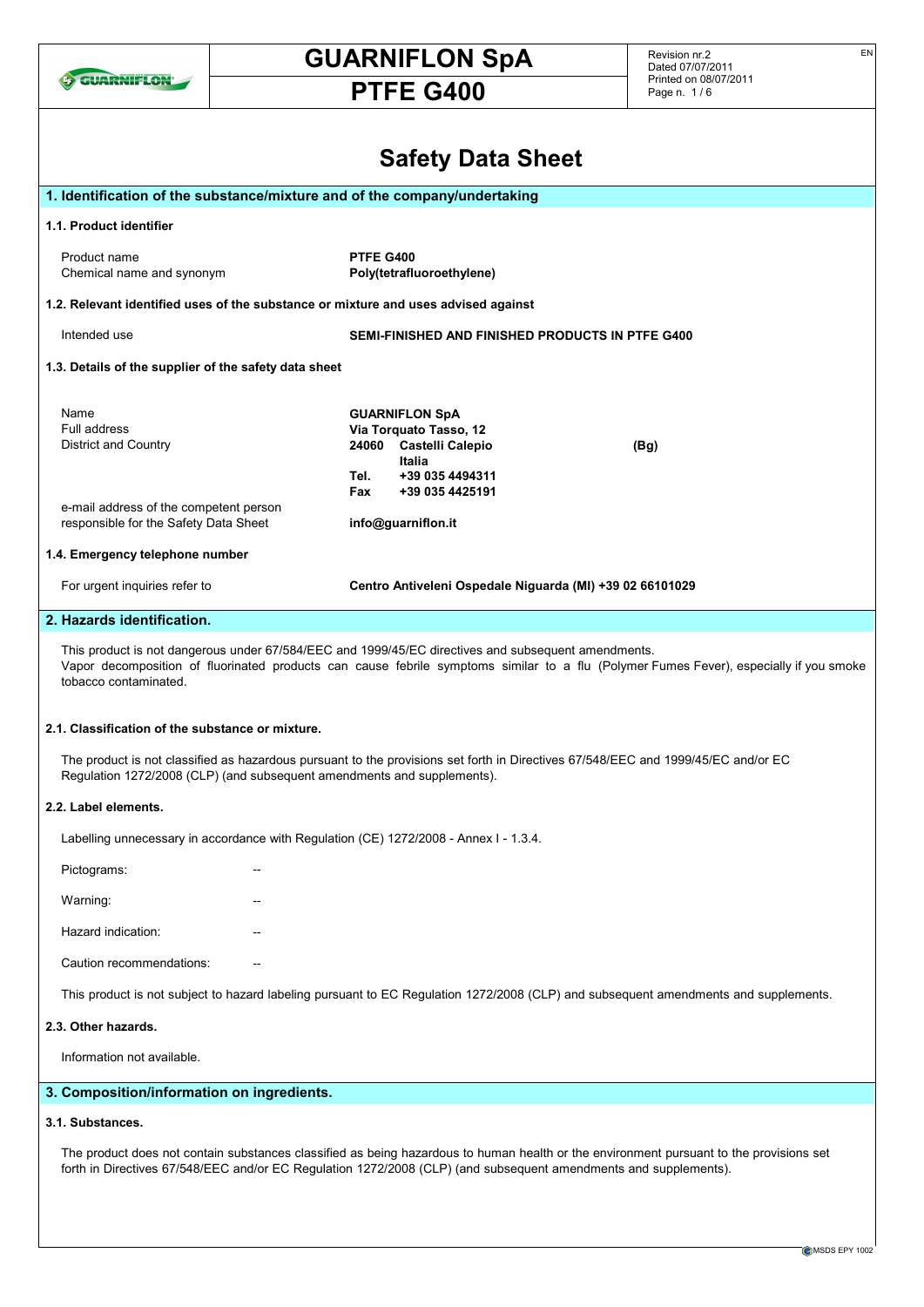

EN

### 3.2. Mixtures.

Information not relevant.

# 4. First aid measures.

GENERAL ADVICE: Remove from exposure, lie down. Never give anything by mouth to an unconscious person. No hazards which require special first aid measures. Remove the contaminated or soaked clothes. Wash the contaminated clothes before wearing them again.

### 4.1. Description of first aid measures.

EYES: Rinse thoroughly with plenty of water, also under the eyelids. Consult a physician.

SKIN: Wash immediately with plenty of water for at least ten minutes. Cool skin rapidly with cold water after contact with molten material. Do not peel polymer from the skin, consult a physician.

INHALATION: Move to fresh air in case of accidental inhalation of fumes from pverheating or combustion. Consult a physician after significant exposure.

INGESTION: No hazards which require special first aid measures. Drink plenty of water as a precaution.

### 4.2. Most important symptoms and effects, both acute and delayed.

SYMPTOMS AFTER EXPOSURE TO PRODUCTS OF THERMAL DECOMPOSITION

EYES: redness, irritation, ulceration

SKIN: redness, irritation, ulceration

INHALATION: headache, shrtness of breath, cough, chills and fever (Polymer fume fever), tachycardia.

INGESTION: No hazard which require special first aid measures. Drink plenty of water as a precaution.

### 4.3. Indication of any immediate medical attention and special treatment needed.

Information not available.

### 5. Firefighting measures.

### GENERAL INFORMATION

Use jets of water to cool the containers to prevent product decomposition and the development of substances potentially hazardous for health. Always wear full fire prevention gear.

### 5.1. Extinguishing media.

SUITABLE EXTINGUISHING MEDIA

The extinction equipment should be of the conventional kind: carbon dioxide, foam, powder and nebulised water. EXTINGUISHING MEDIA WHICH SHALL NOT BE USED FOR SAFETY REASONS None in particular.

### 5.2. Special hazards arising from the substance or mixture.

HAZARDS CAUSED BY EXPOSURE IN THE EVENT OF FIRE

Do not breathe combustion products (carbon oxide, toxic pyrolysis products, etc). Fluoropolymer may increase the relative toxicity of the combustion gases.

### 5.3. Advice for firefighters.

# SPECIAL PROTECTIVE EQUIPMENT FOR FIRE-FIGHTERS

Hardhat with visor, fireproof clothing (fireproof jacket and trousers with straps around arms, legs and waist), work gloves (fireproof, cut proof and dielectric), a depressurised mask with facemask covering the whole of the operator's face or a self-respirator (self-protector) in the event of large quantities of foam.

# 6. Accidental release measures.

# 6.1. Personal precautions, protective equipment and emergency procedures.

# PERSONAL PRECAUTIONS

Use breathing equipment if fumes due to thermal decomposition or powders are released into the air. Ventilate the room.

# 6.2. Environmental precautions.

No special environmental precautions required.

### 6.3. Methods and material for containment and cleaning up.

Collect most of the material with a broom or half aspirant. Contaminated material should be disposed of in compliance with the provisions set forth in point 13.

# 6.4. Reference to other sections.

Contaminated material should be disposed of in compliance with the provisions set forth in point 13.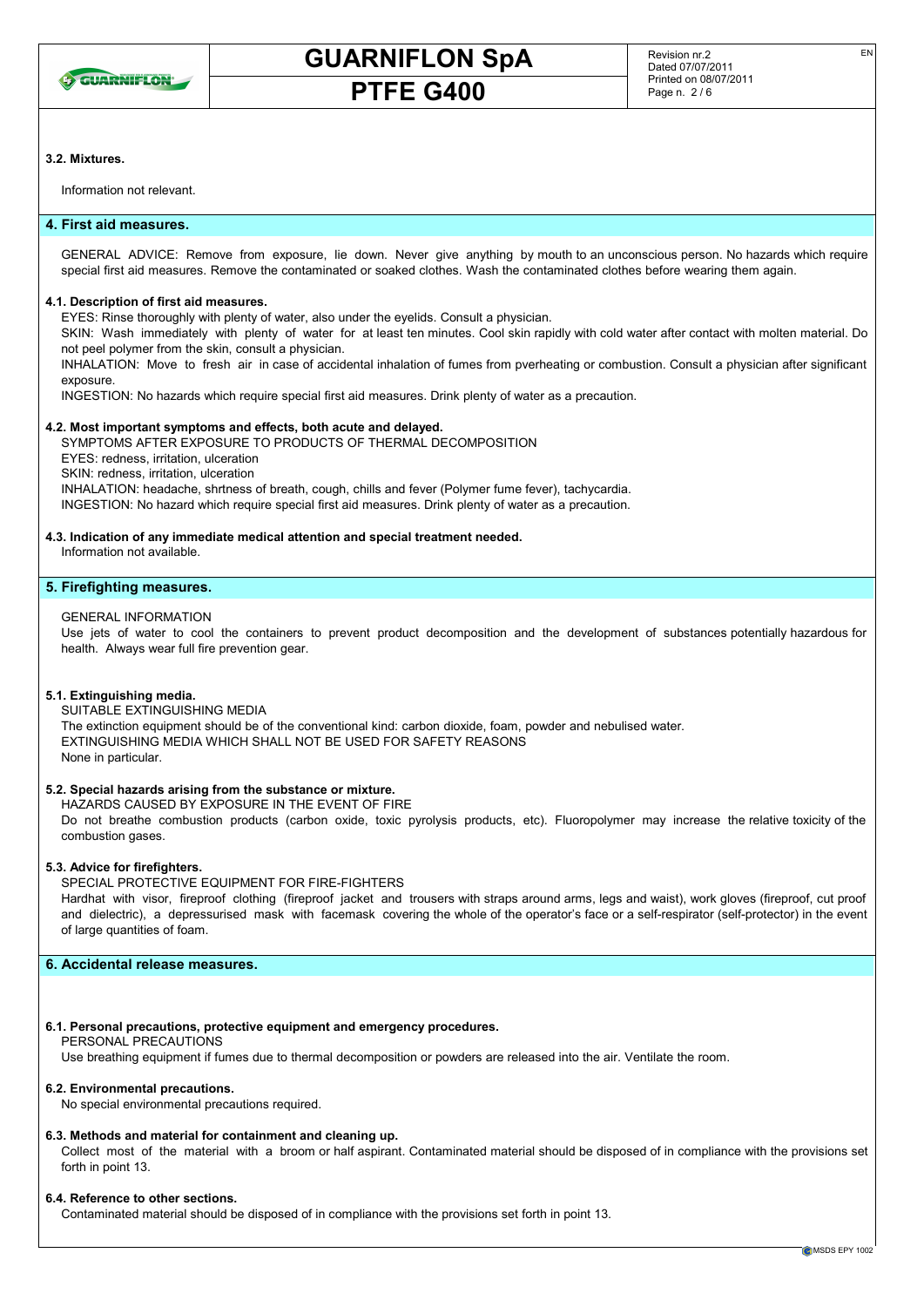

EN

### 7. Handling and storage.

### 7.1. Precautions for safe handling.

Wear appropriate personal protective equipment (see section 8); avoid working conditions involving temperatures above the decomposition temperature (>350°C); clean lines and equipment before attempting to combustion or welding; provide a suitable suction at the places where dust and airborne particles may be issued; avoid contact with tobacco products, avoid contact with open flames and heat sources to avoid product decomposition and subsequent formation of irritating and toxic products.

### 7.2. Conditions for safe storage, including any incompatibilities.

Store in a dry and well ventilated place; keep the container closed (polyethylen bags with cardboard boxes - wooden boxes) when not in use.

# 7.3. Specific end use(s).

Information not available.

### 8. Exposure controls/personal protection.

#### 8.1. Control parameters.

Information not available.

#### 8.2. Exposure controls.

As the use of adequate technical equipment must always take priority over personal protection equipment, make sure that the workplace is well aired through effective local aspiration or bad air vent.

### HAND PROTECTION

Protect hands using work gloves (see standard EN 374).We recommend applying protective hand cream.The following should be considered when choosing work glove material: degradation, breakage times and permeation. Work glove resistance to preparations should be checked before use, as it can be unpredictable. Gloves' limit depends on the duration of exposure.

SKIN PROTECTION

Wear overalls with long sleeves and professional safety footwear (see standard EN 344).Wash with soap and water after removing protective clothing. Wash clothing before reuse.

RESPIRATORY PROTECTION

If workplace maximum concentration thresholds are exceeded, wear a facemask covering the nose and mouth (see standard EN 141).For high concentrations in the workplace or in the case of an emergency, when exposure levels are unknown, wear an open circuit compressed air self-respirator (see standard EN 137) or an external air intake respirator with mask, partial mask or snorkel (see standard EN 138). EYE PROTECTION

Wear sealed protective goggles with side shields (see standard EN 166).

### 9. Physical and chemical properties.

#### 9.1. Information on basic physical and chemical properties.

| Appearance                             | Solid (Films - skived tapes - sheets - tubes - finished products) |
|----------------------------------------|-------------------------------------------------------------------|
| Colour                                 | white                                                             |
| Odour                                  | odourless                                                         |
| Odour threshold.                       | Not available.                                                    |
| pH.                                    | Not available.                                                    |
| Melting or freezing point.             | Not available.                                                    |
| Boiling point.                         | Not available.                                                    |
| Distillation range.                    | Not available.                                                    |
| Flash point.                           | Not available.                                                    |
| <b>Evaporation Rate</b>                | Not available.                                                    |
| Flammability of solids and gases       | Not available.                                                    |
| Lower inflammability limit.            | Not available.                                                    |
| Upper inflammability limit.            | Not available.                                                    |
| Lower explosive limit.                 | Not available.                                                    |
| Upper explosive limit.                 | Not available.                                                    |
| Vapour pressure.                       | Not available.                                                    |
| Vapour density                         | Not available.                                                    |
| Specific gravity.                      | $2,14 - 2,18$<br>Kg/I                                             |
| Solubility                             | insoluble                                                         |
| Partition coefficient: n-octanol/water | Not available.                                                    |
| Ignition temperature.                  | Not available.                                                    |
| Decomposition temperature.             | Not available.                                                    |
| Viscosity                              | Not available.                                                    |
| <b>Reactive Properties</b>             | Not available.                                                    |
|                                        |                                                                   |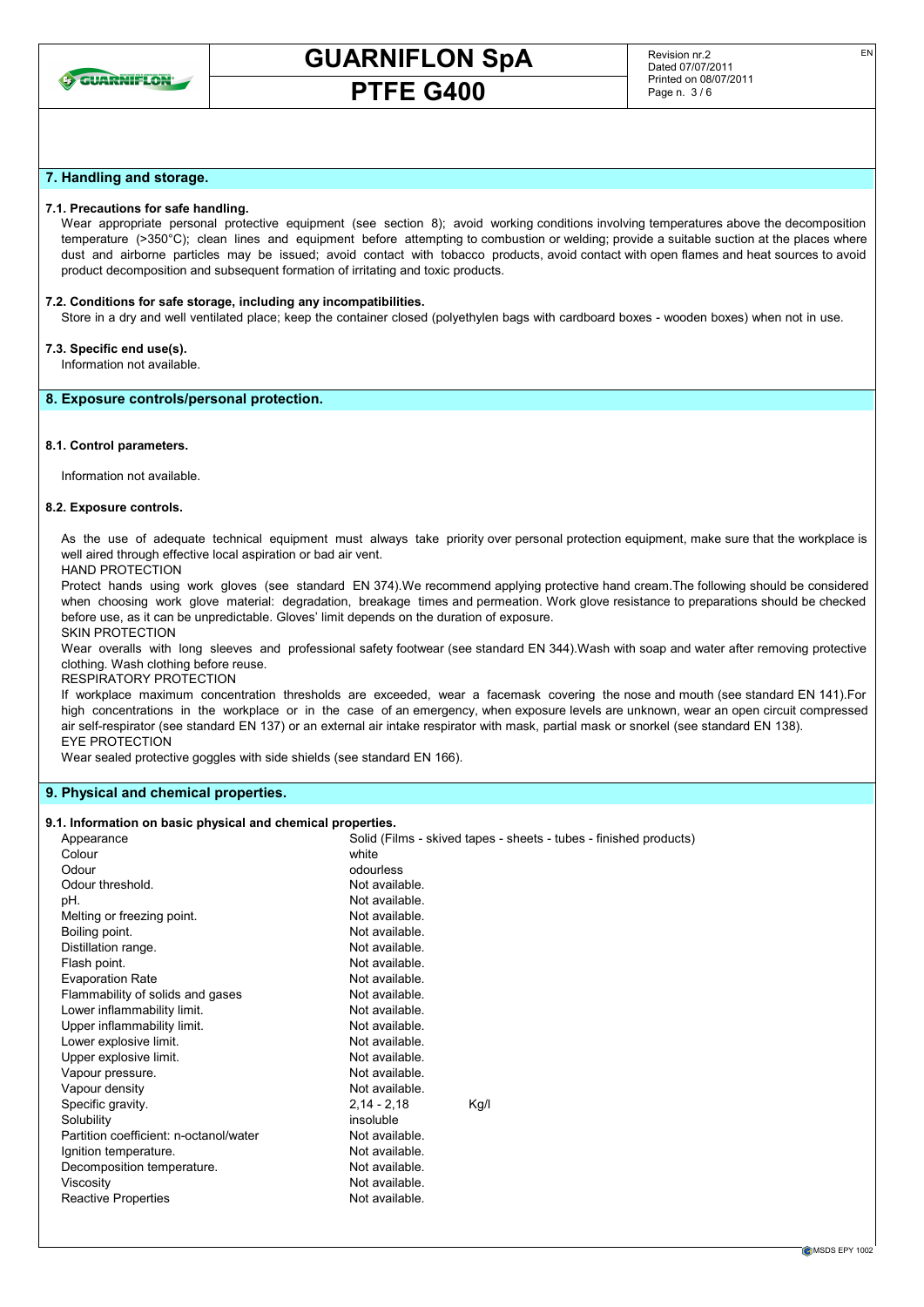

#### Revision nr.2 Dated 07/07/2011 Printed on 08/07/2011 Page n. 4 / 6

EN

# 9.2. Other information.

Decomposition temperature  $> 350^{\circ}$ C Melting range 327 - 335°C

# 10. Stability and reactivity.

### 10.1. Reactivity.

The product is an inert material.

### 10.2. Chemical stability.

The product is stable under normal conditions of use and storage.

### 10.3. Possibility of hazardous reactions. Information not available.

### 10.4. Conditions to avoid.

Avoid overheating the product. Potentially toxic vapours are produced after thermal decomposition at temperatures above 350°C.

# 10.5. Incompatible materials.

Metal powder, finelly divided aluminum, strong oxidizing agents like fluorine (F2) and related compound.

# 10.6. Hazardous decomposition products.

Hydrofluoric acid, carbonyl fluoride, tetrafluoroethylene, hexafluoroethylene, perfluoroisobutylene.

# 11. Toxicological information.

According to currently available data, this product has not yet produced health damages. Anyway, it must be handled according to good industrial practices.

### 11.1. Information on toxicological effects.

ACUTE TOXICITY: No data available CORROSION/IRRITATION: may cause irritation in contact with skin or eyes by mechanical effects; the decomposition products may cause burns to skin, eyes and mucous membranes. SENSITIZATION: No data available GERM CELL MUTAGENICITY: No data available

CARCINOGENICITY: IARC assessment - none of the components of this product present at levels greater than or equal to 0,1% is identified as a carcinogen.

REPRODUCTION TOXICITY: No data available TARGET ORGAN SPECIFIC TOXICITY: No data available

EXPERIMANTAL DATA LC50 - inhalation - rat: 3500 mg/m3 (30 min.) - products of pyrolysis at 625°C LC50 - inhalation - rat: 2700 mg/m3 (5 min.) - products of pyrolysis at 800°C

ADDITION INFORMATIONS: RTECS number - KX4025000.

Information not available.

# 12. Ecological information.

Use this product according to good working practices. Avoid littering. Inform the competent authorities, should the product reach waterways or sewers or contaminate soil or vegetation.

### 12.1. Toxicity.

No data available.

12.2. Persistence and degradability. No data available.

12.3. Bioaccumulative potential. No data available.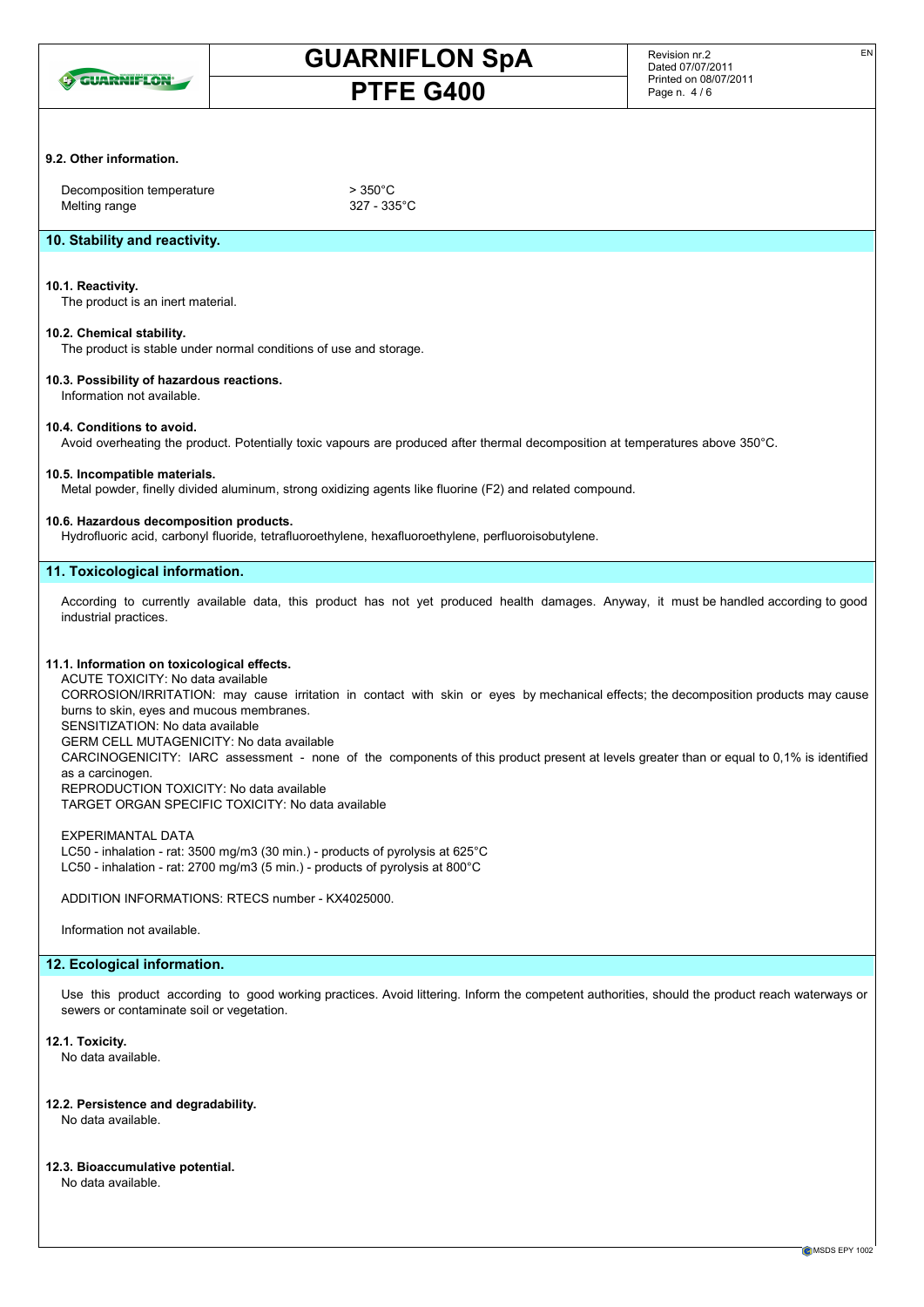

#### Revision nr.2 Dated 07/07/2011 Printed on 08/07/2011 Page n. 5 / 6

EN

# 12.4. Mobility in soil.

No data available.

# 12.5. Results of PBT and vPvB assessment.

No data available.

# 12.6. Other adverse effects.

No data available.

# 13. Disposal considerations.

# 13.1. Waste treatment methods.

Reuse, when possible. Neat product residues should be considered special non-hazardous waste.

Disposal must be performed through an authorised waste management firm, in compliance with national and local regulations. CONTAMINATED PACKAGING

Contaminated packaging must be recovered or disposed of in compliance with national waste management regulations.

### 14. Transport information.

The product is not dangerous under current provisions of the Code of International Carriage of Dangerous Goods by Road (ADR) and by Rail (RID), of the International Maritime Dangerous Goods Code (IMDG), and of the International Air Transport Association (IATA) regulations.

### 15. Regulatory information.

### 15.1. Safety, health and environmental regulations/legislation specific for the substance or mixture.

Seveso category. None.

Restrictions relating to the product or contained substances pursuant to Annex XVII to EC Regulation 1907/2006. None.

Substances in Candidate List (Art. 59 REACH). None.

Substances subject to authorisarion (Annex XIV REACH). None.

Healthcare controls. Information not available.

### 15.2. Chemical safety assessment.

No chemical safety assessment has been processed for the mixture and the substances it contains.

### 16. Other information.

GENERAL BIBLIOGRAPHY

- 1. Directive 1999/45/EC and following amendments
- 2. Directive 67/548/EEC and following amendments and adjustments
- 3. Regulation (EC) 1907/2006 (REACH) of the European Parliament
- 4. Regulation (EC) 1272/2008 (CLP) of the European Parliament
- 5. Regulation (EC) 790/2009 (I Atp. CLP) of the European Parliament
- 6. Regulation (EC) 453/2010 of the European Parliament
- 7. The Merck Index. 10th Edition
- 8. Handling Chemical Safety
- 9. Niosh Registry of Toxic Effects of Chemical Substances
- 10. INRS Fiche Toxicologique (toxicological sheet)
- 11. Patty Industrial Hygiene and Toxicology
- 12. N.I. Sax Dangerous properties of Industrial Materials-7, 1989 Edition